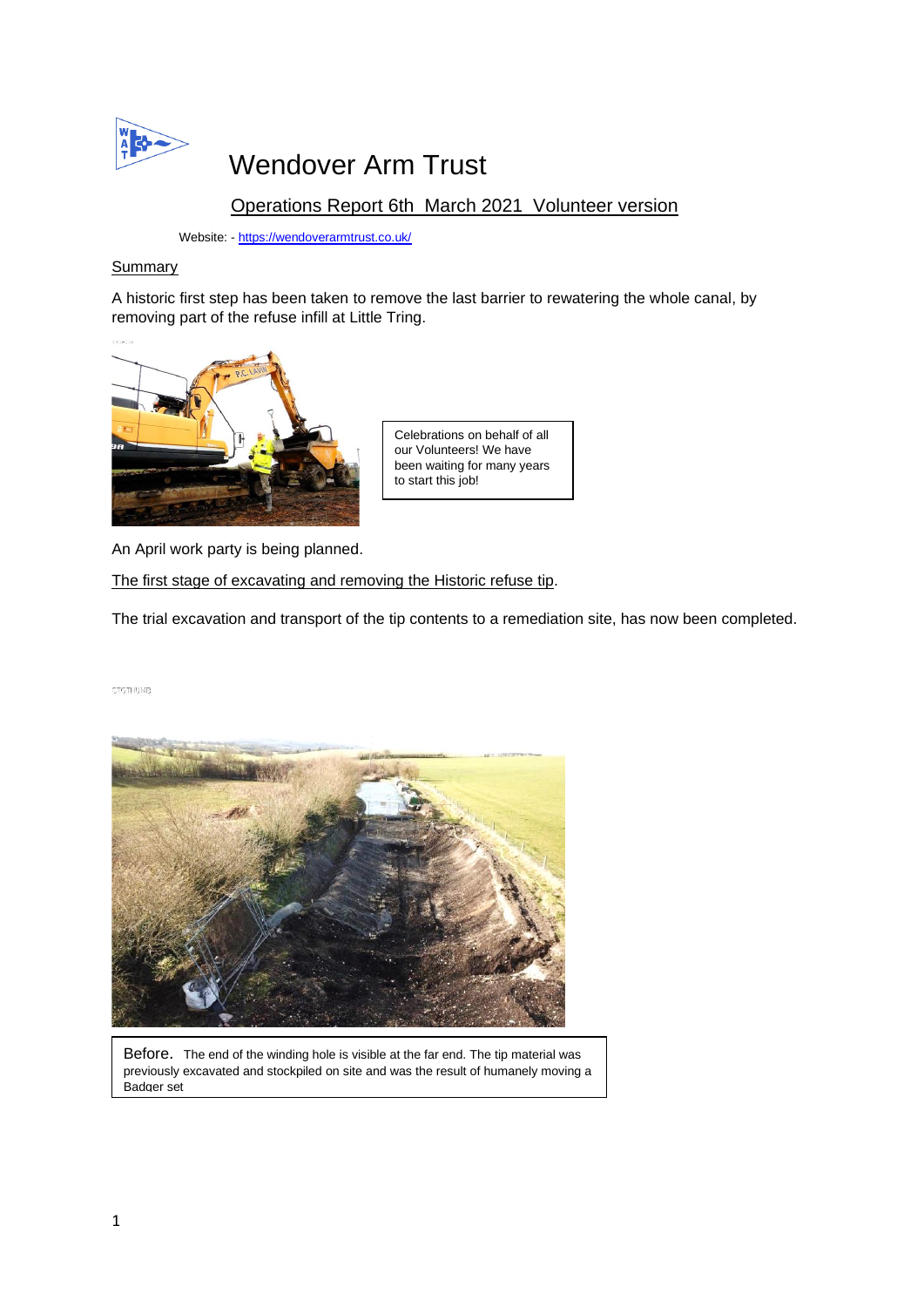### **STGTHUMB**



After. The section from the yellow blob (Me!) back to the red fence was excavated. The end of the winding hole is just below the picture edge

Another view of the excavation with the Winding hole end just below the bottom right corner of the picture

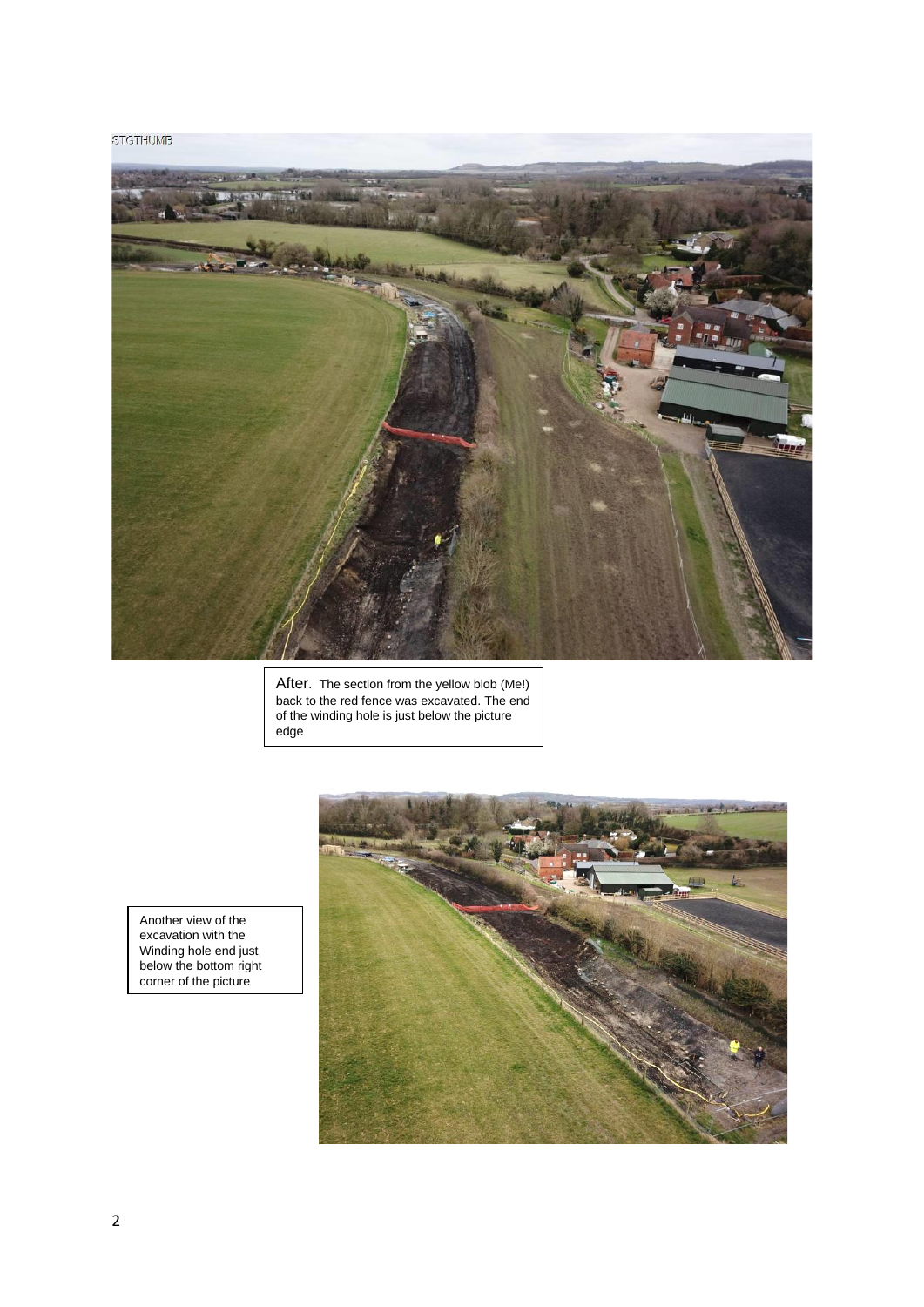

One of the first trucks being loaded ready for the trip to Peterborough. In all, 420 tonnes were shipped out

The Trial project was completed by a Team consisting of The Canal and River Trust, Ebsford Environmental, Aegean PLC and the Wendover Arm Trust. Other contractors supplied the eightwheeled trucks and the site machines.

Although a simple project in principle: - dig the waste up, put it in the trucks and deliver it to the Aegean plant at Peterborough, there were many constraints and imperatives that had to be resolved. The main bulk of the rubbish dump is exactly that, domestic waste deposited around 1920 by the local Town Council back then, in agreement with the Grand Junction Canal Company, who had effectively abandoned and dried out the canal section.

After many samples of the tip had been analysed it was found that the tip material itself was classed as a low-level hazard. However, the coal tar which had been put on the banks to stop leakage was found to be very hazardous which meant that it was difficult and potentially very expensive to dispose of. The solution was to remove all the low-level hazardous material and leave the coal tar behind. The low-level hazardous material would be taken to a specialist plant to be mixed with non-hazardous material and thus diluted sufficiently to be taken to landfill.

So, the main constraint was that the low hazardous materials must be taken to the remediation plant at Peterborough, and the imperative was that NO coal tar contamination could be allowed in that material. The main body of the excavation with a large excavator was relatively simple but removing the last layer of refuse from the coal tar layer and leaving the coal tar intact requires expert excavator driving using a much smaller machine in the excavated canal bed.

The coal tar lining was not part of the excavation project and you might ask about what we intend to do with that. We took soil samples from under the undisturbed coal tar layer and discovered that, even though the tar had been in contact with the soil for over 100 years, that there were no signs of contamination or leaching into the soil below. When you think about it, a material soluble in water would not have been useful to seal the banks and bed against leakage! The canal profile that is required for relining and waterproofing with modern materials is generally bigger and a different shape than the coal tar lined traditional bowl shape from 100 years ago. Thus, the coal tar must be removed from the banks before lining work can begin. Knowing that the material is effectively inert as far as soil contamination is concerned means that we can move the material around on site and bury it under the bed and banks before applying the new liner system.

That is not the end of the story because a lot of the spoil created during reprofiling and relining does contain coal tar. Some of this occurred when the pipeline trench was dug many years ago to allow the canal to be "dried" whilst still getting water to Wilstone reservoir. In other cases, the tar lining has been damaged over the years by the sun and frost/ice. None of this mixed spoil can leave the site and possible separation methods have been reviewed and found to be impractical. Since we will inevitably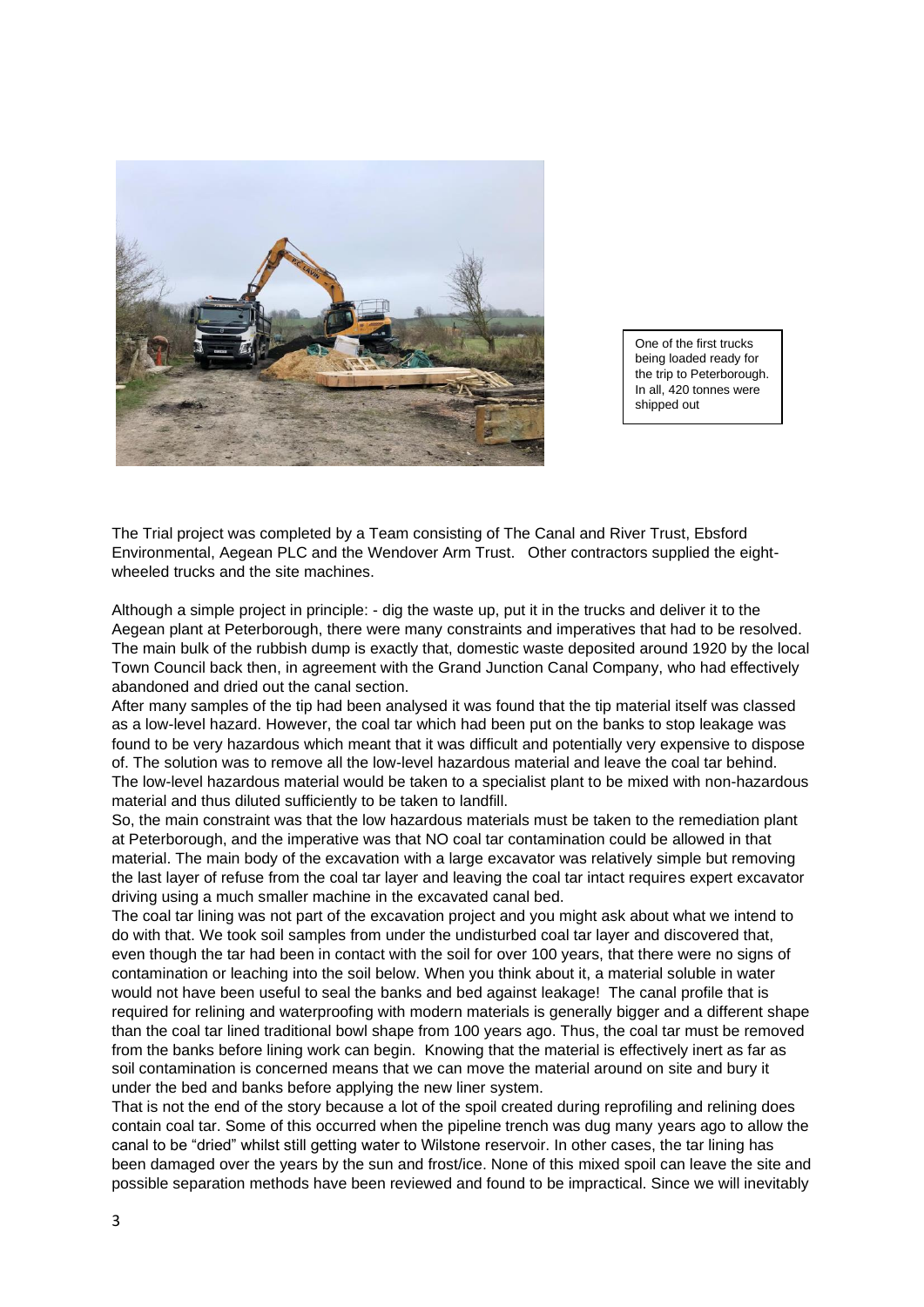have too much spoil after reprofiling, the plan is to export the uncontaminated spoil from where we carefully removed the coal tar in the rubbish tip area. This material can go to a local landfill site with a reasonably low export cost due to less transport distance.

#### Excavating and removing the Historic refuse tip: The bigger project.

For the removal of the bulk of the tip, the information obtained from the Trial Project will be used to draw up the Excavation and removal Project plan.

Our dedicated Tip removal project Group are evaluating the results of the Trial.

We are expecting to start work on the main part of the Tip clearance in June this year.

#### Health and Safety

We have had a few volunteers working on site from time to time but there have been no reported accident or mishaps.

The Canal and River Trust have told us that they must be informed of any accidents or incidents within 72 hours.

The Bentomat handling excavator attachment is now being made. It will take an uncut roll and place it directly along the canal bank at 45 degrees. This will make the task easier with less labour and heavy lifting. The required stress calculations have been done for safety and insurance of a lifting tool.

An FAW (First Aid at Work) training course has been booked for 15<sup>th</sup>, 16<sup>th,</sup> and 17th July.

The existing First Aid trained Volunteers will need a 2-day refresher course and new volunteers will need the three-day course. We already have some new people come forward to be trained but there are places for more: - without a First Aider on site we cannot work!

# Volunteer plant driver enquiry

Part of the planning and costing for the whole Tip removal has shown that, using volunteer labour to excavate and transport the spoil on site for loading into trucks, would make a major cost saving compared to a subcontract company. We are estimating that the excavation process will take somewhere between four and five weeks and will be a virtually nonstop programme including weekends. WAT does have several drivers, but the project is unlikely to work unless we can get external volunteer drivers. We will need volunteers who have a 9-tonne articulated dumper (25 WRG) certificate and those who have a 10B (over 7 tonne) certificate. There will be opportunities for drivers who hold a 10A certificate, but those people will need to have some experience.

As mentioned above we are targeting June as the start date and that may overlap with other voluntary organisations working plans who also want to get going again. We are looking for a general response at this stage to decide if this plan is viable or not. Please let me know if you can help, even if it is for one day!

# April Work party

With a lot of the restrictions being reduced regarding Covid 19 and most of our volunteers having been vaccinated, we are planning to start another work party on the 9<sup>th</sup> of April. The normal volunteer schedule will be sent out soon. This does all depend on the Government "roadmap" dates not being changed due to the C19 misbehaving itself.